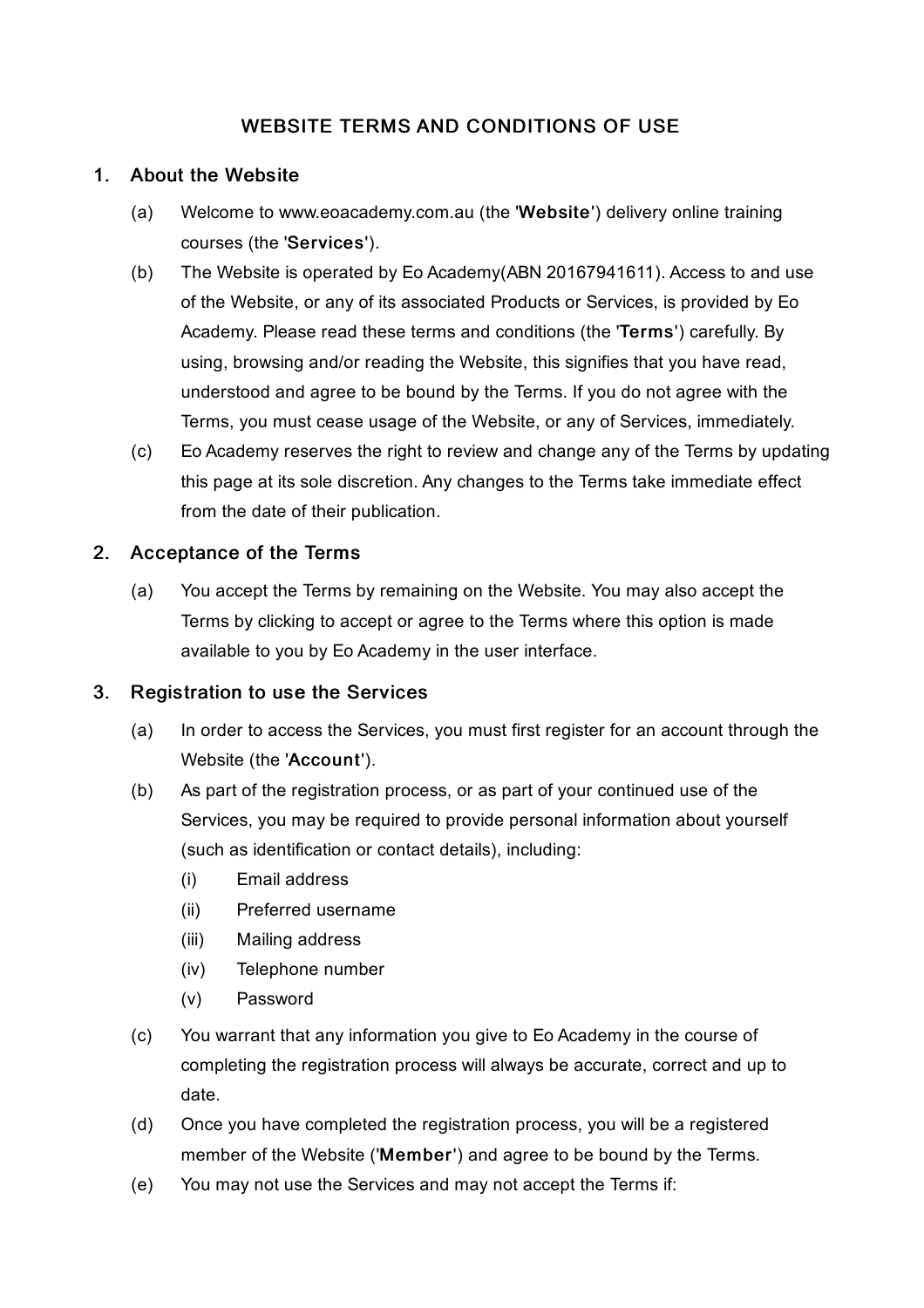- (i) you are not of legal age to form a binding contract with Eo Academy; or
- (ii) you are a person barred from receiving the Services under the laws of Australia or other countries including the country in which you are resident or from which you use the Services.

### 4. Your obligations as a Member

- (a) As a Member, you agree to comply with the following:
	- (i) you will use the Services only for purposes that are permitted by:
		- (A) the Terms; and
		- (B) any applicable law, regulation or generally accepted practices or guidelines in the relevant jurisdictions;
	- (ii) you have the sole responsibility for protecting the confidentiality of your password and/or email address. Use of your password by any other person may result in the immediate cancellation of the Services;
	- (iii) any use of your registration information by any other person, or third parties, is strictly prohibited. You agree to immediately notify Eo Academy of any unauthorised use of your password or email address or any breach of security of which you have become aware;
	- (iv) access and use of the Website is limited, non-transferable and allows for the sole use of the Website by you for the purposes of Eo Academy providing the Services;
	- (v) you will not use the Services or the Website in connection with any commercial endeavours except those that are specifically endorsed or approved by the management of Eo Academy;
	- (vi) you will not use the Services or Website for any illegal and/or unauthorised use which includes collecting email addresses of Members by electronic or other means for the purpose of sending unsolicited email or unauthorised framing of or linking to the Website;
	- (vii) you agree that commercial advertisements, affiliate links, and other forms of solicitation may be removed from the Website without notice and may result in termination of the Services. Appropriate legal action will be taken by Eo Academy for any illegal or unauthorised use of the Website; and
	- (viii) you acknowledge and agree that any automated use of the Website or its Services is prohibited.

### 5. Payment

(a) Where the option is given to you, you may make payment for the Services (the '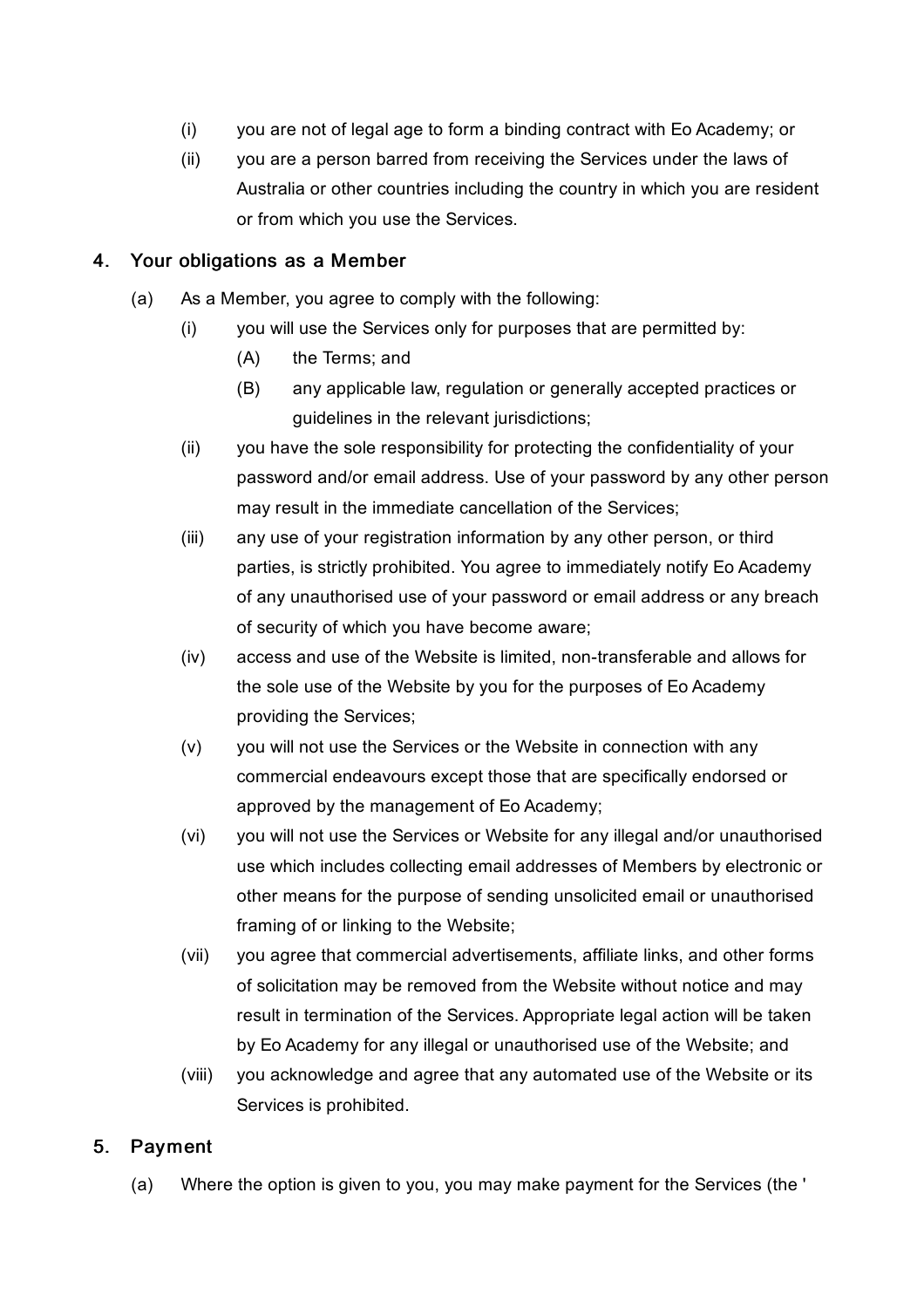Services Fee') by way of:

- (i) Electronic funds transfer ('EFT') into our nominated bank account
- (ii) Credit Card Payment ('Credit Card')
- (iii) Payment plans
- (iv) Other portal payment options and/or plans
- (v) Finance plans and applications
- (b) All payments made in the course of your use of the Services are made using Stripe. In using the Website, the Services or when making any payment in relation to your use of the Services, you warrant that you have read, understood and agree to be bound by the Stripe terms and conditions which are available on their website.
- (c) You acknowledge and agree that where a request for the payment of the Services Fee is returned or denied, for whatever reason, by your financial institution or is unpaid by you for any other reason, then you are liable for any costs, including banking fees and charges, associated with the Services Fee.
- (d) You agree and acknowledge that Eo Academy can vary the Services Fee at any time.

#### 6. Refund Policy

Eo Academy will only provide you with a refund of the Services Fee in the event they are unable to continue to provide the Services or if the manager of Eo Academy makes a decision, at its absolute discretion, that it is reasonable to do so under the circumstances (the 'Refund').

### 7. Copyright and Intellectual Property

- (a) The Website, the Services and all of the related products of Eo Academy are subject to copyright. The material on the Website is protected by copyright under the laws of Australia and through international treaties. Unless otherwise indicated, all rights (including copyright) in the Services and compilation of the Website (including but not limited to text, graphics, logos, button icons, video images, audio clips, Website, code, scripts, design elements and interactive features) or the Services are owned or controlled for these purposes, and are reserved by Eo Academy or its contributors.
- (b) All trademarks, service marks and trade names are owned, registered and/or licensed by Eo Academy, who grants to you a worldwide, non-exclusive, royaltyfree, revocable license whilst you are a Member to: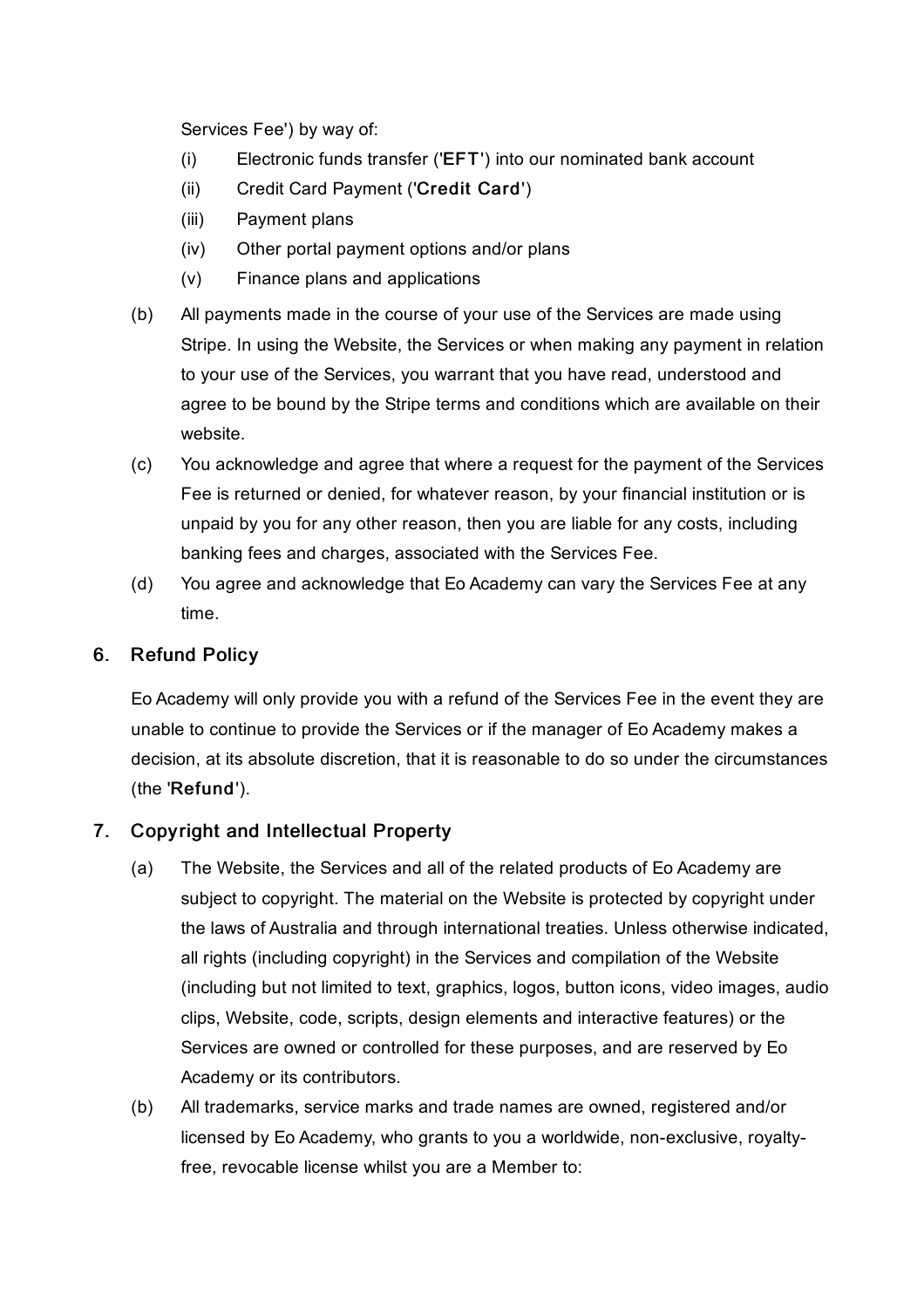- (i) use the Website pursuant to the Terms;
- (ii) copy and store the Website and the material contained in the Website in your device's cache memory; and
- (iii) print pages from the Website for your own personal and non-commercial use.

Eo Academy does not grant you any other rights whatsoever in relation to the Website or the Services. All other rights are expressly reserved by Eo Academy.

- (c) Eo Academy retains all rights, title and interest in and to the Website and all related Services. Nothing you do on or in relation to the Website will transfer any:
	- (i) business name, trading name, domain name, trade mark, industrial design, patent, registered design or copyright, or
	- (ii) a right to use or exploit a business name, trading name, domain name, trade mark or industrial design, or
	- (iii) a thing, system or process that is the subject of a patent, registered design or copyright (or an adaptation or modification of such a thing, system or process),

to you.

(d) You may not, without the prior written permission of Eo Academy and the permission of any other relevant rights owners: broadcast, republish, up-load to a third party, transmit, post, distribute, show or play in public, adapt or change in any way the Services or third party Services for any purpose, unless otherwise provided by these Terms. This prohibition does not extend to materials on the Website, which are freely available for re-use or are in the public domain.

### 8. Privacy

(a) Eo Academy takes your privacy seriously and any information provided through your use of the Website and/or Services are subject to Eo Academy's Privacy Policy, which is available on the Website.

### 9. General Disclaimer

- (a) Nothing in the Terms limits or excludes any guarantees, warranties, representations or conditions implied or imposed by law, including the Australian Consumer Law (or any liability under them) which by law may not be limited or excluded.
- (b) Subject to this clause, and to the extent permitted by law:
	- (i) all terms, guarantees, warranties, representations or conditions which are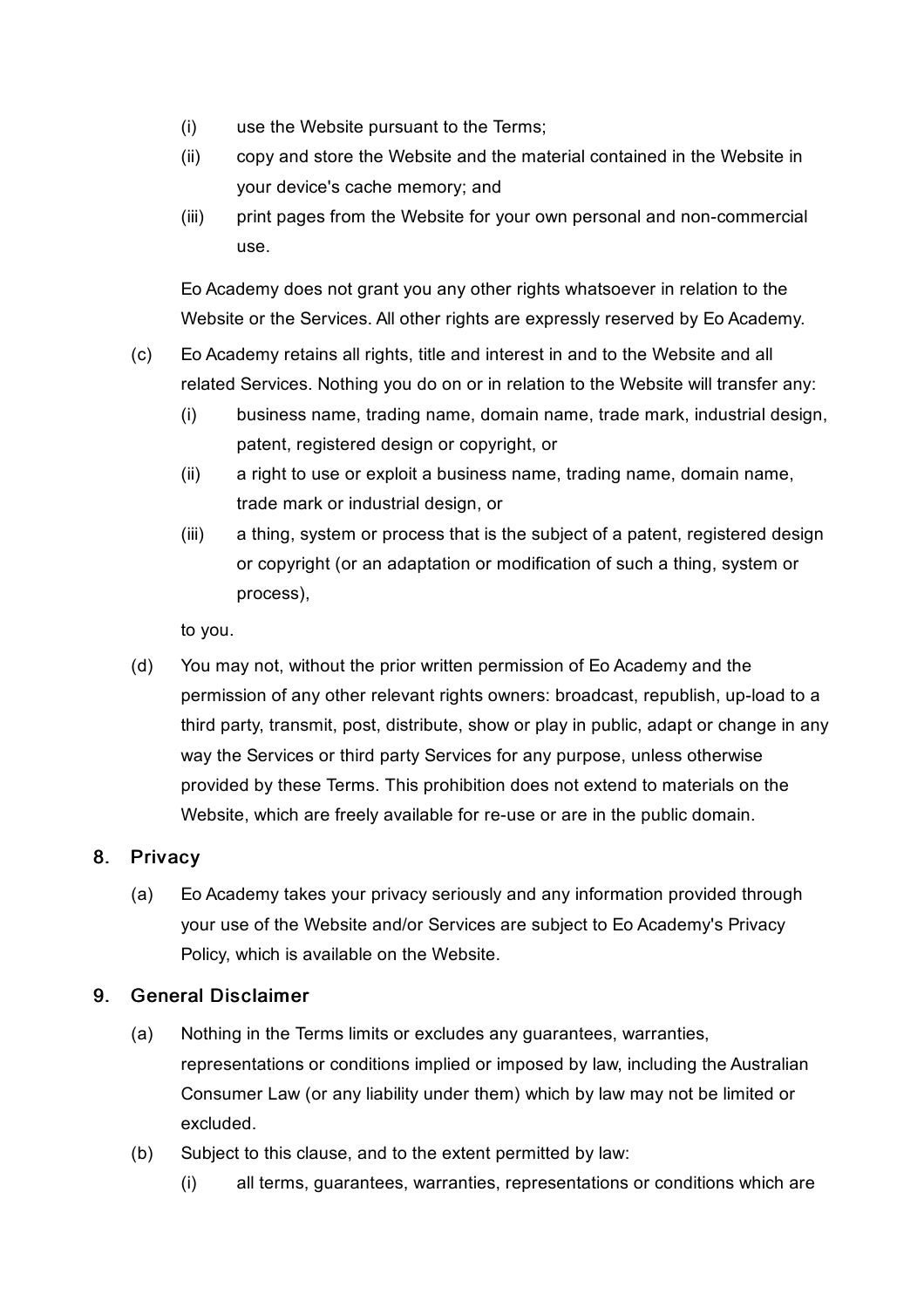not expressly stated in the Terms are excluded; and

- (ii) Eo Academy will not be liable for any special, indirect or consequential loss or damage (unless such loss or damage is reasonably foreseeable resulting from our failure to meet an applicable Consumer Guarantee), loss of profit or opportunity, or damage to goodwill arising out of or in connection with the Services or these Terms (including as a result of not being able to use the Services or the late supply of the Services), whether at common law, under contract, tort (including negligence), in equity, pursuant to statute or otherwise.
- $(c)$ Use of the Website and the Services is at your own risk. Everything on the Website and the Services is provided to you "as is" and "as available" without warranty or condition of any kind. None of the affiliates, directors, officers, employees, agents, contributors and licensors of Eo Academy make any express or implied representation or warranty about the Services or any products or Services (including the products or Services of Eo Academy) referred to on the Website, includes (but is not restricted to) loss or damage you might suffer as a result of any of the following:
	- (i) failure of performance, error, omission, interruption, deletion, defect, failure to correct defects, delay in operation or transmission, computer virus or other harmful component, loss of data, communication line failure, unlawful third party conduct, or theft, destruction, alteration or unauthorised access to records;
	- (ii) the accuracy, suitability or currency of any information on the Website, the Services, or any of its Services related products (including third party material and advertisements on the Website);
	- (iii) costs incurred as a result of you using the Website, the Services or any of the products of Eo Academy; and
	- (iv) the Services or operation in respect to links which are provided for your convenience.

## 10. Limitation of liability

- (a) Eo Academy's total liability arising out of or in connection with the Services or these Terms, however arising, including under contract, tort (including negligence), in equity, under statute or otherwise, will not exceed the resupply of the Services to you.
- (b) You expressly understand and agree that Eo Academy, its affiliates, employees,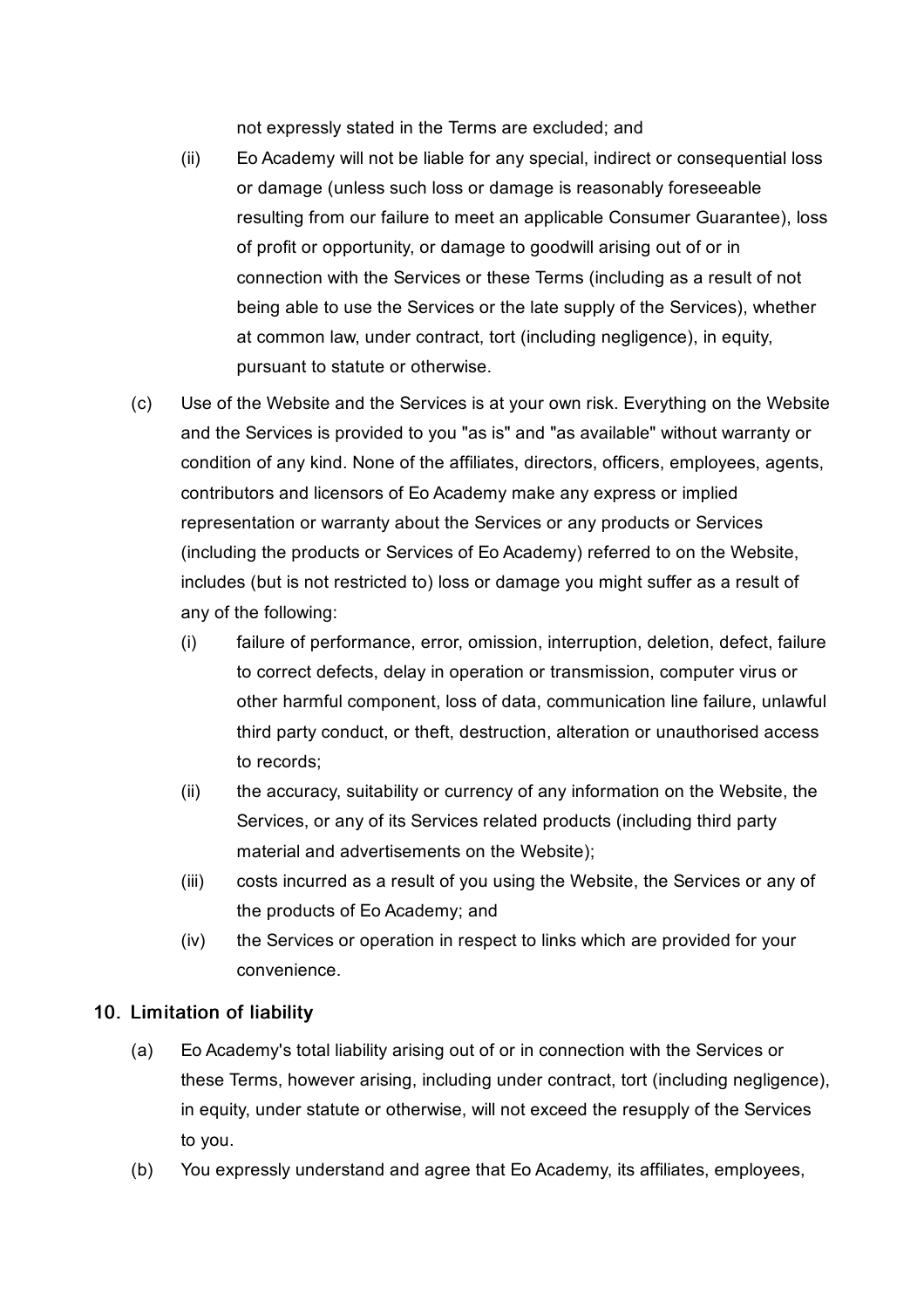agents, contributors and licensors shall not be liable to you for any direct, indirect, incidental, special consequential or exemplary damages which may be incurred by you, however caused and under any theory of liability. This shall include, but is not limited to, any loss of profit (whether incurred directly or indirectly), any loss of goodwill or business reputation and any other intangible loss.

### 11. Termination of Contract

- (a) The Terms will continue to apply until terminated by either you or by Eo Academy as set out below.
- (b) If you want to terminate the Terms, you may do so by:
	- (i) not renewing the Subscription prior to the end of the Subscription Period;
	- (ii) providing Eo Academy with 10 days' notice of your intention to terminate; and
	- (iii) closing your accounts for all of the services which you use, where Eo Academy has made this option available to you.

Your notice should be sent, in writing, to Eo Academy via the 'Contact Us' link on our homepage.

- $(c)$ Eo Academy may at any time, terminate the Terms with you if:
	- (i) you do not renew the Subscription at the end of the Subscription Period;
	- (ii) you have breached any provision of the Terms or intend to breach any provision;
	- (iii) Eo Academy is required to do so by law;
	- (iv) the provision of the Services to you by Eo Academy is, in the opinion of Eo Academy, no longer commercially viable.
- (d) Subject to local applicable laws, Eo Academy reserves the right to discontinue or cancel your membership at any time and may suspend or deny, in its sole discretion, your access to all or any portion of the Website or the Services without notice if you breach any provision of the Terms or any applicable law or if your conduct impacts Eo Academy's name or reputation or violates the rights of those of another party.

## 12. Indemnity

- (a) You agree to indemnify Eo Academy, its affiliates, employees, agents, contributors, third party content providers and licensors from and against:
	- (i) all actions, suits, claims, demands, liabilities, costs, expenses, loss and damage (including legal fees on a full indemnity basis) incurred, suffered or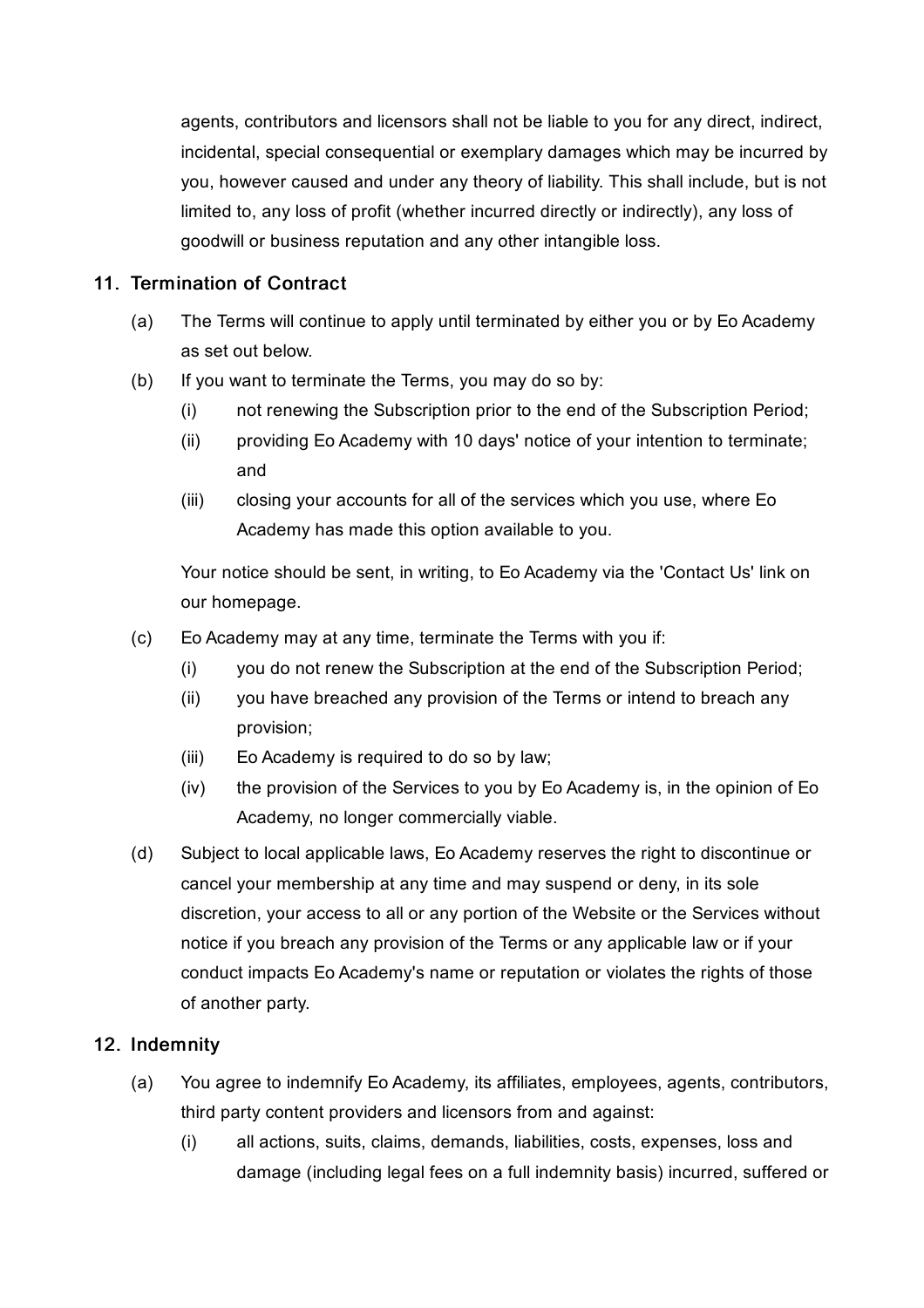arising out of or in connection with Your Content;

- (ii) any direct or indirect consequences of you accessing, using or transacting on the Website or attempts to do so; and/or
- (iii) any breach of the Terms.

### 13. Dispute Resolution

(a) Compulsory:

> If a dispute arises out of or relates to the Terms, either party may not commence any Tribunal or Court proceedings in relation to the dispute, unless the following clauses have been complied with (except where urgent interlocutory relief is sought).

#### (b) Notice:

A party to the Terms claiming a dispute ('Dispute') has arisen under the Terms, must give written notice to the other party detailing the nature of the dispute, the desired outcome and the action required to settle the Dispute.

#### $(c)$ Resolution:

On receipt of that notice ('Notice') by that other party, the parties to the Terms ('Parties') must:

- (i) Within 10 days of the Notice endeavour in good faith to resolve the Dispute expeditiously by negotiation or such other means upon which they may mutually agree;
- (ii) If for any reason whatsoever, 30 days after the date of the Notice, the Dispute has not been resolved, the Parties must either agree upon selection of a mediator or request that an appropriate mediator be appointed by the President of the Australian Mediation Association or his or her nominee;
- (iii) The Parties are equally liable for the fees and reasonable expenses of a mediator and the cost of the venue of the mediation and without limiting the foregoing undertake to pay any amounts requested by the mediator as a pre-condition to the mediation commencing. The Parties must each pay their own costs associated with the mediation;
- (iv) The mediation will be held in Brisbane, Australia.

### (d) Confidential:

All communications concerning negotiations made by the Parties arising out of and in connection with this dispute resolution clause are confidential and to the extent